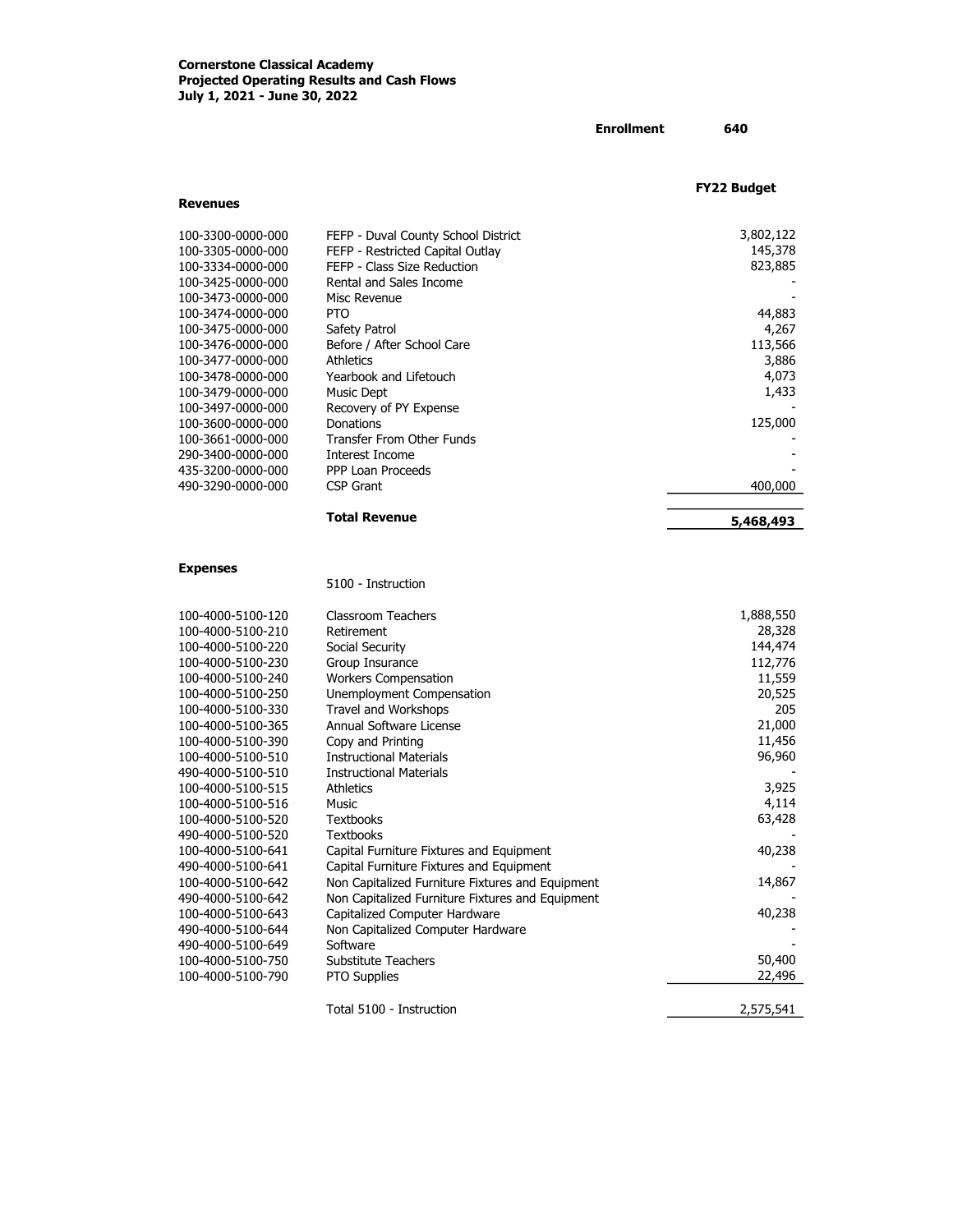# FY22 Budget

### 5200 - Exceptional Instruction

| 100-4000-5200-120<br>100-4000-5200-210<br>100-4000-5200-220<br>100-4000-5200-230<br>100-4000-5200-240<br>100-4000-5200-250<br>100-4000-5200-310<br>100-4000-5200-510 | <b>ESE Teachers</b><br>Retirement<br>Social Security<br>Group Insurance<br><b>Workers Compensation</b><br>Unemployment Compensation<br><b>ESE Contracted Services</b><br><b>ESE Materials</b> | 181,200<br>2,718<br>13,862<br>7,788<br>1,007<br>1,602<br>82,304<br>1,398 |
|----------------------------------------------------------------------------------------------------------------------------------------------------------------------|-----------------------------------------------------------------------------------------------------------------------------------------------------------------------------------------------|--------------------------------------------------------------------------|
|                                                                                                                                                                      | Total 5200 - Exceptional Instruction                                                                                                                                                          | 291,879                                                                  |
|                                                                                                                                                                      | 6100 - Student Personnel Services                                                                                                                                                             |                                                                          |
| 100-4000-6100-130<br>100-4000-6100-220                                                                                                                               | <b>Student Support Services</b><br>Social Security                                                                                                                                            |                                                                          |
| 100-4000-6100-230                                                                                                                                                    | Group Insurance                                                                                                                                                                               |                                                                          |
| 100-4000-6100-250                                                                                                                                                    | Unemployment Compensation                                                                                                                                                                     |                                                                          |
|                                                                                                                                                                      | Total 6100 - Student Personnel Services                                                                                                                                                       |                                                                          |
|                                                                                                                                                                      | 6200 - Instructional Media Services                                                                                                                                                           |                                                                          |
| 100-4000-6200-610                                                                                                                                                    | <b>Other Books and Materials</b>                                                                                                                                                              | 4,891                                                                    |
|                                                                                                                                                                      | Total 6200 - Instructional Media Services                                                                                                                                                     | 4,891                                                                    |
|                                                                                                                                                                      | 6300 - Instructional and Curriculum Development                                                                                                                                               |                                                                          |
| 100-4000-6300-510                                                                                                                                                    | Supplies                                                                                                                                                                                      | 4,130                                                                    |
|                                                                                                                                                                      | Total 6300 - Instructional and Curriculum Development                                                                                                                                         | 4,130                                                                    |
|                                                                                                                                                                      | 6400 - Instructional Staff Training Services                                                                                                                                                  |                                                                          |
| 100-4000-6400-310                                                                                                                                                    | Staff Development                                                                                                                                                                             | 30,000                                                                   |
| 490-4000-6400-311                                                                                                                                                    | Staff Development<br>Total 6400 - Instructional Staff Training Services                                                                                                                       | 30,000                                                                   |
|                                                                                                                                                                      | 6500 - Instructional-Related Technology                                                                                                                                                       |                                                                          |
| 100-4000-6500-310<br>100-4000-6500-510                                                                                                                               | Technology Support & Service<br><b>Supplies</b>                                                                                                                                               | 27,500<br>3,923                                                          |
|                                                                                                                                                                      | Total 6500 - Instructional-Related Technology                                                                                                                                                 | 31,423                                                                   |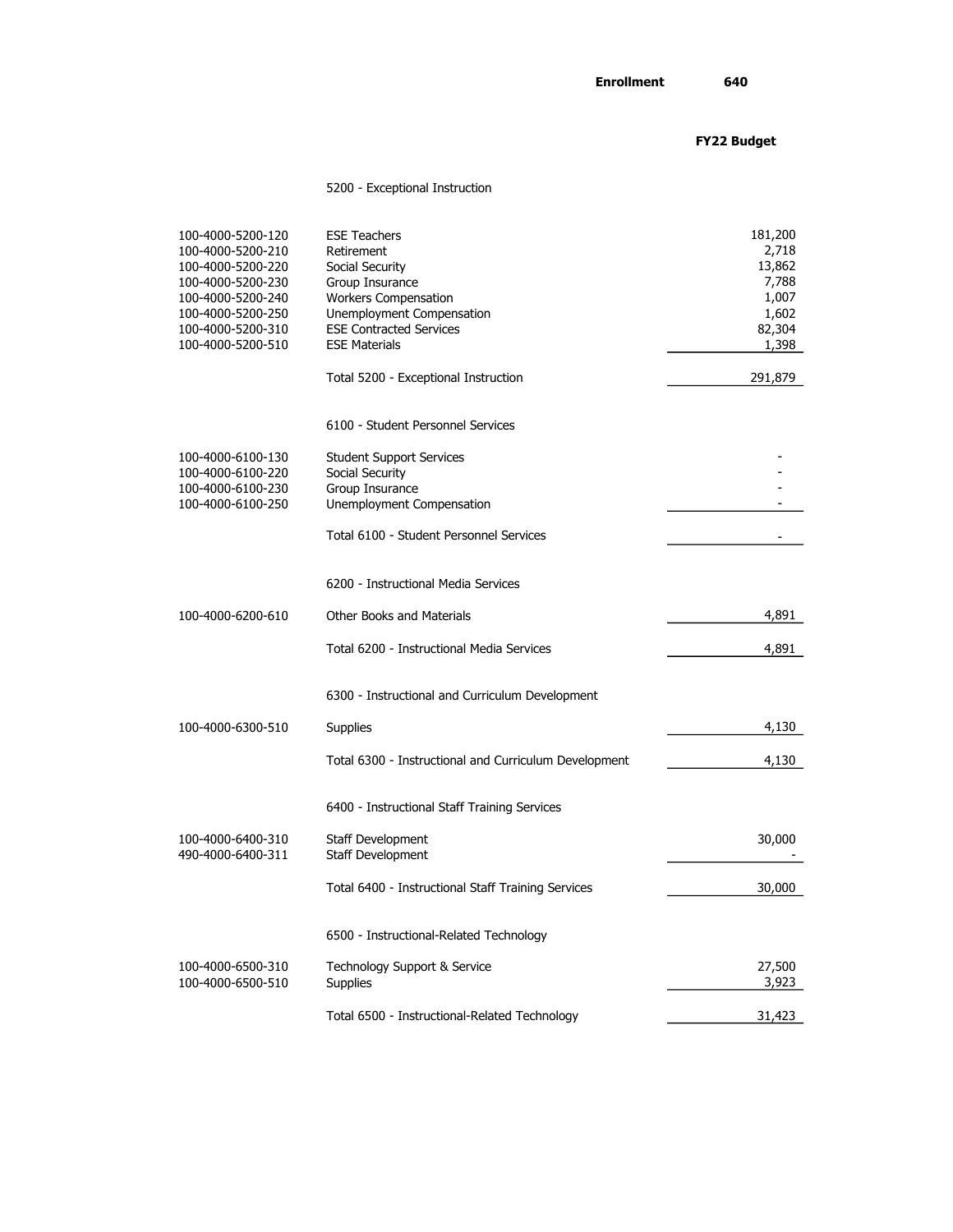Enrollment 640

|                                        |                                          | <b>FY22 Budget</b> |
|----------------------------------------|------------------------------------------|--------------------|
|                                        | 7100 - Board Administration              |                    |
| 100-4000-7100-310                      |                                          |                    |
|                                        | Legal and Audit Expense<br>Travel        | 30,850<br>2,020    |
| 100-4000-7100-330                      | Licenses and Fees                        | 7,223              |
| 100-4000-7100-730<br>100-4000-7100-790 | District Admin Fee                       | 93,191             |
| 100-4000-7100-791                      | Misc Expense                             | 46,782             |
| 100-4000-7100-795                      | <b>Bank Charges</b>                      | 1,149              |
|                                        |                                          |                    |
|                                        | Total 7100 - Board Administration        | 181,215            |
|                                        | 7300 - School Administration             |                    |
| 100-4000-7300-110                      | Administrators                           | 289,000            |
| 435-4000-7300-110                      | Administrators                           |                    |
| 100-4000-7300-160                      | Administrative Assistants                | 103,000            |
| 435-4000-7300-160                      | <b>Administrative Assistants</b>         |                    |
| 100-4000-7300-210                      | Retirement                               | 5,880              |
| 100-4000-7300-220                      | Social Security                          | 29,988             |
| 100-4000-7300-230                      | Group Insurance                          | 9,647              |
| 100-4000-7300-240                      | <b>Workers Compensation</b>              | 2,046              |
| 100-4000-7300-250                      | Unemployment Compensation                | 4,004              |
| 100-4000-7300-330                      | Travel Conferences Workshops             | 2,020              |
| 100-4000-7300-370                      | School Admin Postage                     | 3,345              |
| 100-4000-7300-390                      | School Admin Advertising                 | 15,000             |
| 100-4000-7300-510                      | Office Expense                           | 6,060              |
| 100-4000-7300-640                      | Furniture Fixtures and Equipment         | 5,000              |
| 100-4000-7300-642                      | Non Cap Furniture Fixtures and Equipment | 7,500              |
| 100-4000-7300-643                      | Non Cap Computer Hardware                | 1,295              |
| 100-4000-7300-690                      | Software                                 | 1,200              |
| 100-4000-7300-730                      | Dues and Fees                            | 51                 |
|                                        | Total 7300 - School Administration       | 485,035            |
|                                        | 7400 - Facilities Acquisition            |                    |
| 100-4000-7400-630                      | Building and Fixed Equipment             | 60,615             |
| 290-4000-7400-630                      | Building and Fixed Equipment             |                    |
|                                        | Total 7400 - Facilities Acquisition      | 60,615             |
|                                        | 7500 - Fiscal Services                   |                    |
| 100-4000-7500-310                      | <b>Contract Controller Service</b>       | 102,920            |
| 100-4000-7500-311                      | Payroll Service                          | 32,287             |
|                                        | Total 7500 - Fiscal Services             | 135,207            |
|                                        | 7600 - Food Services                     |                    |
| 100-4000-7600-160                      | Food Service Worker                      | 15,000             |
| 100-4000-7600-210                      | Retirement                               | 225                |
| 100-4000-7600-220                      | Social Security                          | 1,148              |
| 100-4000-7600-240                      | <b>Workers Compensation</b>              | 150                |
| 100-4000-7600-250                      | Unemployment Compensation                | 405                |
| 100-4000-7600-590                      | Other Materials and Supplies             | 702                |
| 100-4000-7600-570                      | Food                                     |                    |
| 100-4000-7600-640                      | Furniture and Equipment                  |                    |
|                                        | Total 7600 - Food Services               | 17,629             |
|                                        |                                          |                    |